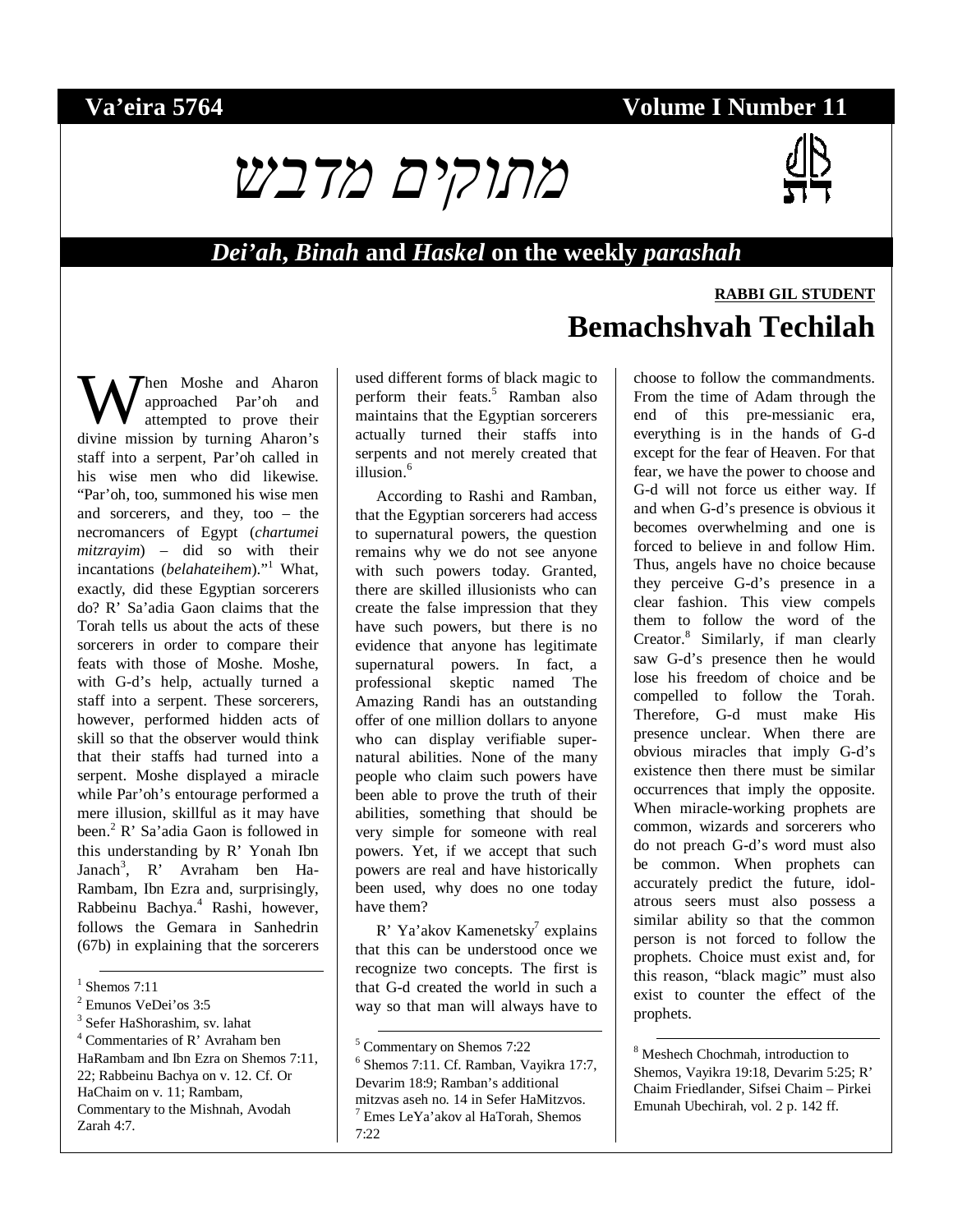The second concept is that of the general decline of G-d's presence in the world. At the beginning of human existence, G-d's involvement in the world was enormous. His discussions with people, His punishments of cities and nations, His guidance of a people to greatness all implied a clear presence in the world. Of course, other powers were necessary to confuse the issue and allow freedom of choice. However, the choice was between an evident G-d and other evident forces. As time went on, Gd's presence become less and less noticeable. His involvement with the world became more distant.

Throughout the Bible there is a progression from comprehensible prophecies to those that are less and less clear. This is a declining power of prophecy. From G-d speaking directly to people, the times reach a point where G-d only speaks to prophets, and then prophecy ends. Malachi was the last prophet. During the times of the Second Temple there was still Divine inspiration, and a "bas kol" – a heavenly voice – is said to have operated. Eventually even this was lost. During the medieval times, holy rabbis received occasional messages in dreams. But even that ended.<sup>9</sup> This decline is a major theme in Ramchal's Da'as Tevunos. $10$  The world is increasingly descending into a lack of perception of G-d's presence until the messiah arrives and G-d's unity becomes complete. Incomprehensible evil, sophisticated philosophical obstacles, general religious chaos – these are all elements of the Divine plan of entropy that will only conclude when the messianic era arrives.

Combining these two concepts, we see that there was originally a need for wizards and sorcerers to counteract the strong evidence of G-d's presence. However, as that presence declined and the powers for good lost strength, so too the powers for evil needed to lose strength. During the times of the Second Commonwealth the witches had little power but there were "*sheidim*" to counteract the holy powers of the Tannaim. But as time

## **2** *Mesukim Midevash*

went on even these powers lost strength, to the point that the Rambam could declare that "*sheidim*" do not exist. Perhaps they once did but by medieval times they no longer existed. $^{11}$  And today, when there is so little power of holiness there is, correspondingly, very little power of evil. Instead, the forces of chaos reign.<sup>12</sup>

 $11$  It is clear that the Rambam, cited above in note 4, would not agree with this statement because he claimed that *sheidim* never existed.<br><sup>12</sup> This is consistent with the Chazon Ish's

famous ruling that true heretics only existed in Talmudic times and prior, when G-d's presence was felt and rejecting it was true evil. Even in those times there was a freedom of choice. However, those who chose to reject G-d were choosing to repudiate something that they could perceive. Heretics today do not really recognize that which they are rejecting. While they are certainly acting improperly, they lack the tangible perception of G-d's presence that was once possible.

he Rambam defines the ideal for any personality trait as being the middle between the The Rambam defines the ideal<br>for any personality trait as<br>being the middle between the<br>extremes.<sup>1</sup> A person cannot be neither a doormat nor stubborn, neither impatient nor complacent. The middle path is a fusion of all *middos* and is therefore a true fulfillment of following G-d, walking *bederekh Hashem.*<sup>2</sup>

Then the Rambam qualifies his statement by describing two ideals. The middle path is what he calls the path of the *chacham*. The *chacham* is neither a *shefal ru'ach*, considering himself of lowly spirit, nor egotistical.

 1 Hilchos Dei'os 1:1 – 2:2 <sup>2</sup> Ibid. 1:6-7

That balance is how the Rambam defines modesty. A *chassid*, however, tends to one side, chooses being a *shefal ru'ach* over harmony.<sup>3</sup>

While in general the Rambam focuses on the *chacham*, he later states, "There are *dei'os*, personality traits, for which one is prohibited from behaving according to the median. Rather, he should distance himself to one extreme. And that [trait] is haughtiness. It is not the good path for a person to be only modest, but he should be a *shefal ru'ach*… This is why Moshe is called

<sup>3</sup> Ibid. 1:5

## **REB MICHA BERGER Bakeish Shalom**

'very modest'<sup>4</sup> , and not simply "modest"…. Also our sages said, 'Whoever raises up his heart [in egotism], denies an article of faith."<sup>5</sup>

Anger is the Rambam's other exception. "Similarly anger, it is a very evil trait, and it is appropriate that a person distance himself from it to the other extreme and teach himself not to get angry…. Our sages said, "Whoever gets angry, it is as though he worshipped idolatry.'"<sup>6</sup>

If the path of the wise, the path of Hashem is to find balance, and this is

4 Bamidbar 12:3

 <sup>9</sup> See the powerful remarks in Or HaChaim, Bereishis 6:3  $10$  See chapter 166.

<sup>5</sup> Ibid 2:3 6 Ibid.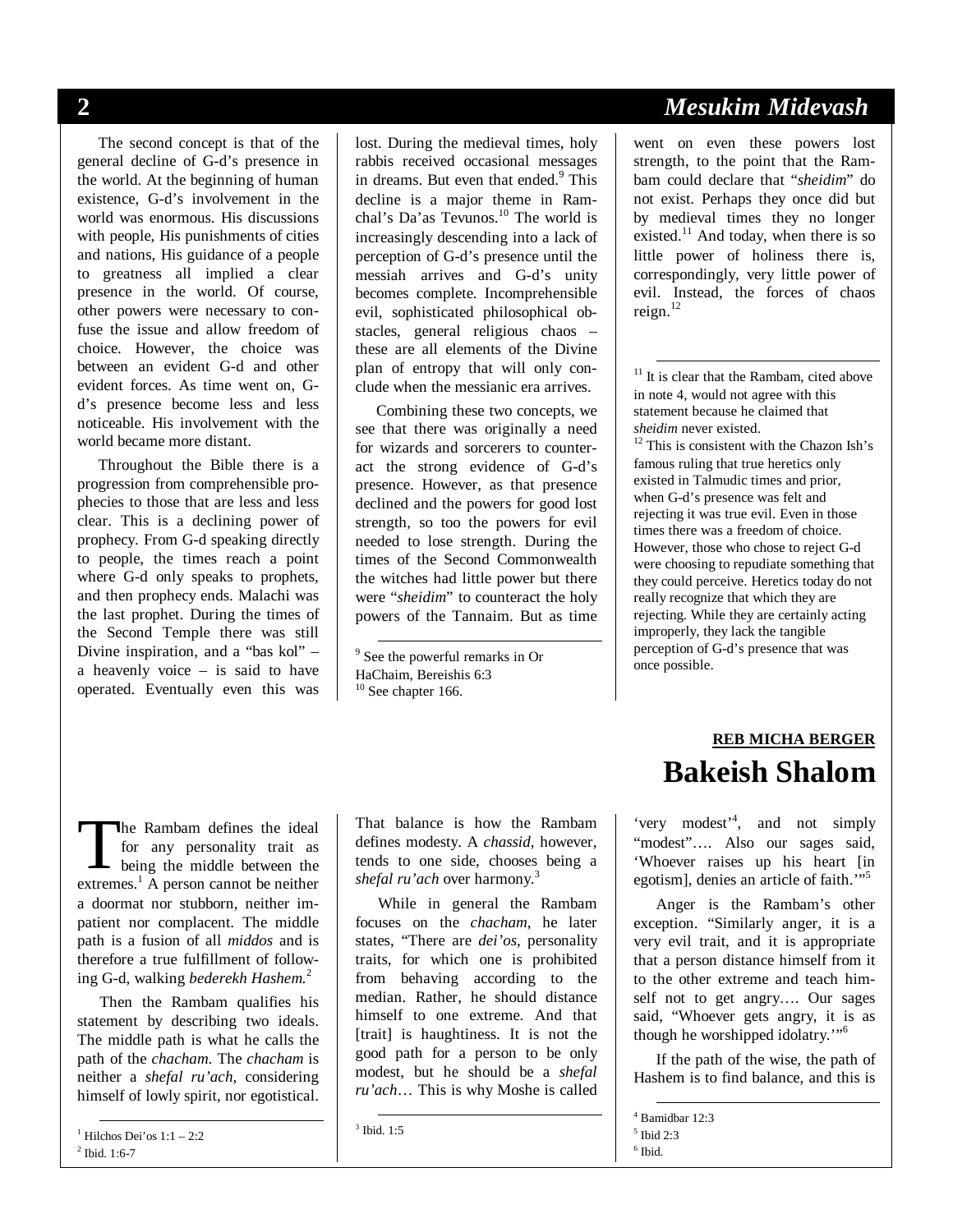### *Mesukim Midevash* **3**

even the ideal the Rambam gives in the previous chapter, why does the Rambam not recommend such balance in practice? Why does the ideal of the *chassid* uniquely apply to egotism and anger?

"And Aharon stretched out his hand over the water of Egypt, and the frog came up and covered the land of Egypt…. And Par'oh called to Moshe and to Aharon and said, 'Plea to Hashem, that He take away the frogs from me and my people...."<sup>7</sup> Rashi on our *parashah*<sup>8</sup> notes the use of the singular, "*hatzfardei'ah*", "the frog," when the plague begins, but both in the warning before the plague and in its ending, the *pasuq* says "*hatzefarde'im*", "the frogs", in the plural. One of Rashi's explanations for this inconsistency is taken from the midrash. Only one enormous frog came out of the Nile (as the text says) but each time it was hit, the frog split

 $\frac{1}{\sqrt{7}}$  Shemos 8:2, 4 <sup>8</sup> Ad loc.

into more frogs – thereby producing the many frogs of the plague.

The Steipler Gaon<sup>9</sup> asks about this midrash. Why did the Egyptians continue hitting the frogs? How could they not have learned after a few attempts to destroy the frogs by violence, that all it would accomplish is to make the infestation worse? The Steipler explains that with each blow they truck the frogs, their anger and frustration built. Anger robs man of the ability to think clearly. It blinds.

This is akin to a broader question about the plagues except in that case the Torah clearly spells out the reason. Why didn't the Egyptians release the Jews? Why did they stubbornly hold on to the Jews in the face of plague after plague? "Par'oh saw that there was respite, *vehachbeid es libo*…"10 The usual translation, that Par'oh "hardened his heart" is not strictly loyal to the Hebrew. *"Hachbeid*" is *hif'il* (causative) of "*kaveid*", heavy, massive. "*Hakhbeid*", he made immobile. It is also from the same root as "*kavod*", honor. Par'oh stood on his honor, unable to bend to the will of others, and that too blinds.

The way of the *chacham* is to seek the middle ground. However, as we saw, anger and ego make rational thought impossible; how then can we expect to allow even an admixture of either in our pursuit of being *chachamim*? What does one do when the *middah* itself clouds one from reaching *chochmah*, wisdom? While following the middle path is proper imitation of Hashem, even a touch of egotism is heresy, a single angry outburst, idolatry. The proper use of these two *middos* is a wisdom available to Hashem alone.

ar, berei deRavina, when he finished tefillah, would say **6 C** Wen he finished<br>like this: *Elokai, netzor*...<sup>"1</sup> The opening sentences of our *Elokai Netzor* are taken from his prayer, although they conclude differently.

*Elokai Netzor* is one of our few prayers written in the first person singular. We say "*Elokai* – my G-d", not "*Elokeinu* – our G-d". Another example of such a prayer is "*Modeh Ani* – I thank", in contrast to *birkas Hoda'ah* in *Shemoneh Esrei*, which has "*Modim anachnu —* We thank".

Second, note that Mar berei deRavina is described as saying this

"*ki hava mesayeim tzelosa* – when he finished his *tefillah*." *Elokai Netzor* was coined to be after *Shemoneh Esrei*, not part of it. This is why many say "*Yihyu leratzon* – May the speech of my mouth be desirable" before *Elokai Netzor*, rather than including it in the request.

The Vilna Gaon links these two observations. The mishnah states in the name of Rabbi Eliezer, "Whoever makes his *tefillah* fixed did not make his *tefillah* into *tacha*nunim."<sup>2</sup> The Gemara<sup>3</sup> offers a number of opinions as to what is "fixed" in this context: that he

# **REB MICHA BERGER Sefasai Tiftach**

considers his prayer a burden; that the language be one of pleading; that he adds nothing personal to the text of the siddur; or that he davens according to a fixed clock rather than doing do according to the motion of the sun.

All in all, the Vilna Gaon notes, the common theme is that all of these objections have something in common – they depersonalize the prayer. In order for prayer to be *tachanunim*, it must be personal, to speak to what the person needs to express to his Father in Heaven.

In contrast, the Gaon, as well as R' Joseph B. Soloveitchik *zt"l* and Rav Samson Raphael Hirsch see *tefillah* to be a basically reflective exercise. The verb form usually

1 Berachos 17a

 $\frac{1}{9}$  p.i.l. <sup>9</sup> Birkas Peretz, *parashas* Va'eira, 1<br><sup>10</sup> Shemos 8:11

 $\frac{1}{2}$  Ibid 28b

 $3$  Ibid 29b